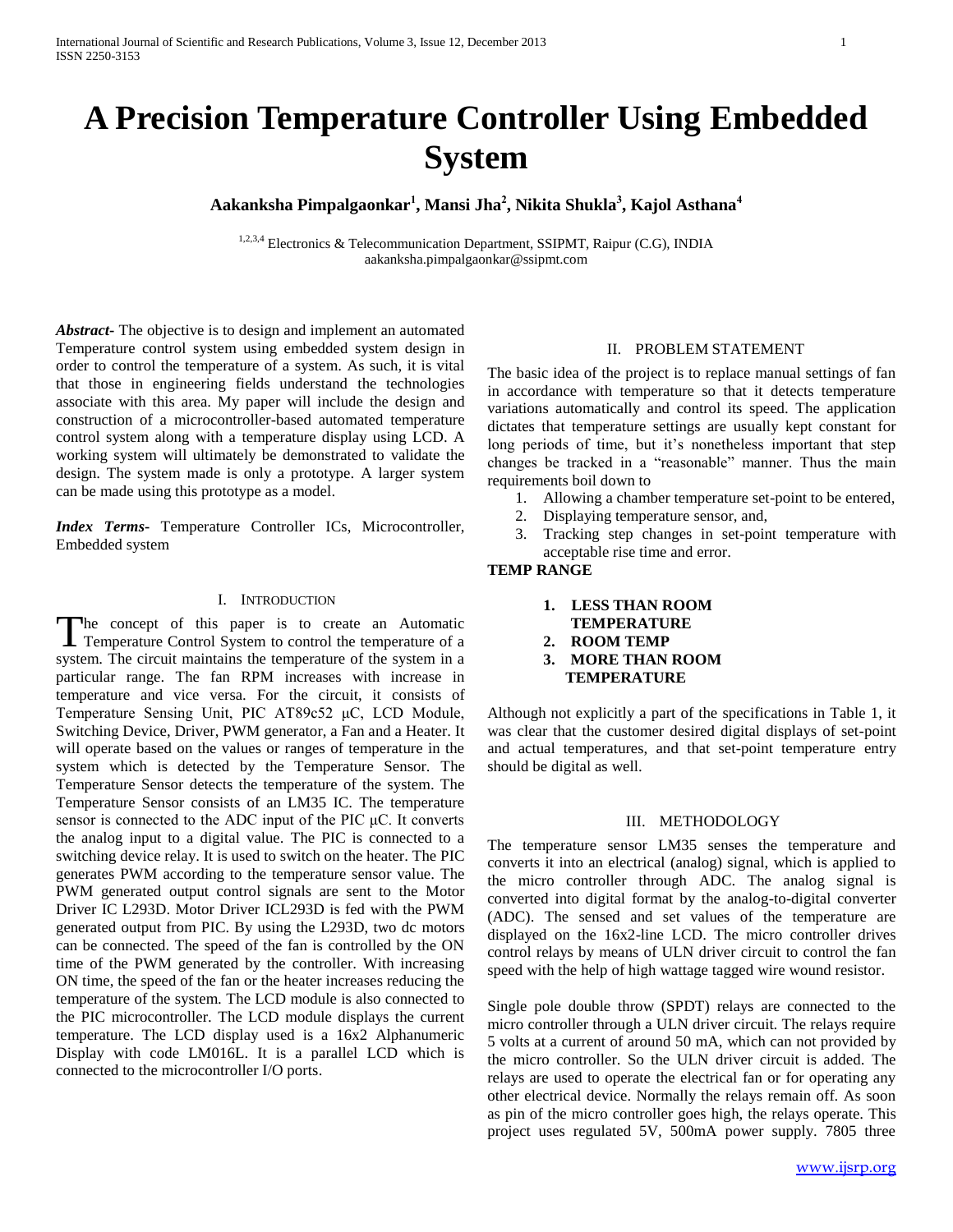terminal voltage regulator is used for voltage regulation. Bridge type full wave rectifier is used to rectify the ac out put of secondary of 230/12V step down transformer.

The circuit maintains the temperature of the system in a particular range. A fan and a heater are used for controlling the temperature of the system. The fan RPM increases with increase in temperature and vice versa. The working of the heater is also the same. The current temperature within the server room is measured by using a temperature sensor. When the current temperature is below the lower limit of the desired range, the system must be heated by using a heating element, air heater.

When the current temperature is below the lower limit of the desired range, the system must be cooled by using a fan. When the current temperature is within or successfully turned back to the required range, no control action is needed. The current temperature of the room must be continuously displayed on the LCD. The controller should use LEDs as backup display to indicate the current state of temperature .This makes user is easily to know current temperature of the system. The Temperature Sensor detects the temperature of the system.

The Temperature Sensor consists of an LM35 IC. The temperature sensor is connected to the ADC input of the PIC μC. It converts the analog input to a digital value. The PIC is connected to a switching device relay. It is used to switch on the heater. The PIC generates PWM according to the temperature sensor value. The PWM generated output control signals are sent to the Motor Driver IC L293D. Motor Driver IC L293D is fed with the PWM generated output from PIC. By using the L293D, two dc motors can be connected. The speed of the fan is controlled by the ON time of the PWM generated by the controller. With increasing ON time, the speed of the fan or the heater increases reducing the temperature of the system. The LCD module is also connected to the PIC microcontroller. The LCD module displays the current temperature. Maintenance and controlling of Boilers temperature.



**Fig1. Working Model of project**

## IV. CONCLUSIONS AND SCOPE OF FURTHER WORK

 Here by we come to the end of our mini project "A PRECISION TEMPERATURE CONTROLLER USING EMBEDDED SYSTEM. This project has presented a means of controlling the temperature of a system. This system helps to maintain the temperature within a limit. This system is very marketable because of its simplicity, low cost, low power consumption and small size. It can be used in various industrial applications such as to control the temperature in boilers, refrigerator, AC, Computers and Laboratories.

## V. MODIFICATION

 The goals of this paper were purposely kept within what was believed to be attainable within the allotted timeline. As such, many improvements can be made upon this initial design. That being said, it is felt that this design represents an functioning miniature scale model which could be replicated to a much larger scale. The following recommendations are provided as ideas for future expansion of this project.

- 1. Changeable temperature limits can be applied by adding a matrix keypad.
- 2. High precision sensors such as Platinum Wire can be used. This makes it possible to measure more range of temperature.

#### **REFERENCES**

# **[1] [Xinhua Jiang,](http://www.computer.org/search/results?action=authorsearch&resultsPerPage=50&queryOption1=DC_CREATOR&sortOrder=descending&queryText1=Xinhua%20Jiang) [Lina Zhang,](http://www.computer.org/search/results?action=authorsearch&resultsPerPage=50&queryOption1=DC_CREATOR&sortOrder=descending&queryText1=Lina%20Zhang) [Heru Xue](http://www.computer.org/search/results?action=authorsearch&resultsPerPage=50&queryOption1=DC_CREATOR&sortOrder=descending&queryText1=Heru%20Xue)***.*

"Designing a Temperature Measurement and Control System for Constant Temperature Reciprocator Platelet Preservation Box Based on Lab VIEW".

**[2] Zairi Ismael Rizman, Kim Ho Yeap, Nuraiza Ismail, Norizan Mohamad, Nur Hafizah Rabi'ah Husin** "Design an Automatic Temperature Control System for Smart Electric Fan Using PIC".

## **[3] Nik luqmanul hakim ,Bin nik ariffin**

"TEMPERATURE CONTROLLED FAN FOR HOME APPLICATION"

# **[4] MAZIDI** "PIC MICROCONTROLLER AND EMBEDDED SYSTEM"

## **AUTOBIOGRAPHY**

**1. Aakanksha Pimpalgaonkar,** currently  $7<sup>th</sup>$  SEM student pursuing B.E. from S.S.I.P.M.T. Raipur (C.G.), IEEE member in our IEEE chapter, SSIPMT, presented a paper in International Conference SHAASTRATH 2013 held in Rungta Bhilai (C.G.).Minor project undertaken in "A precision temperature controller using embedded system."